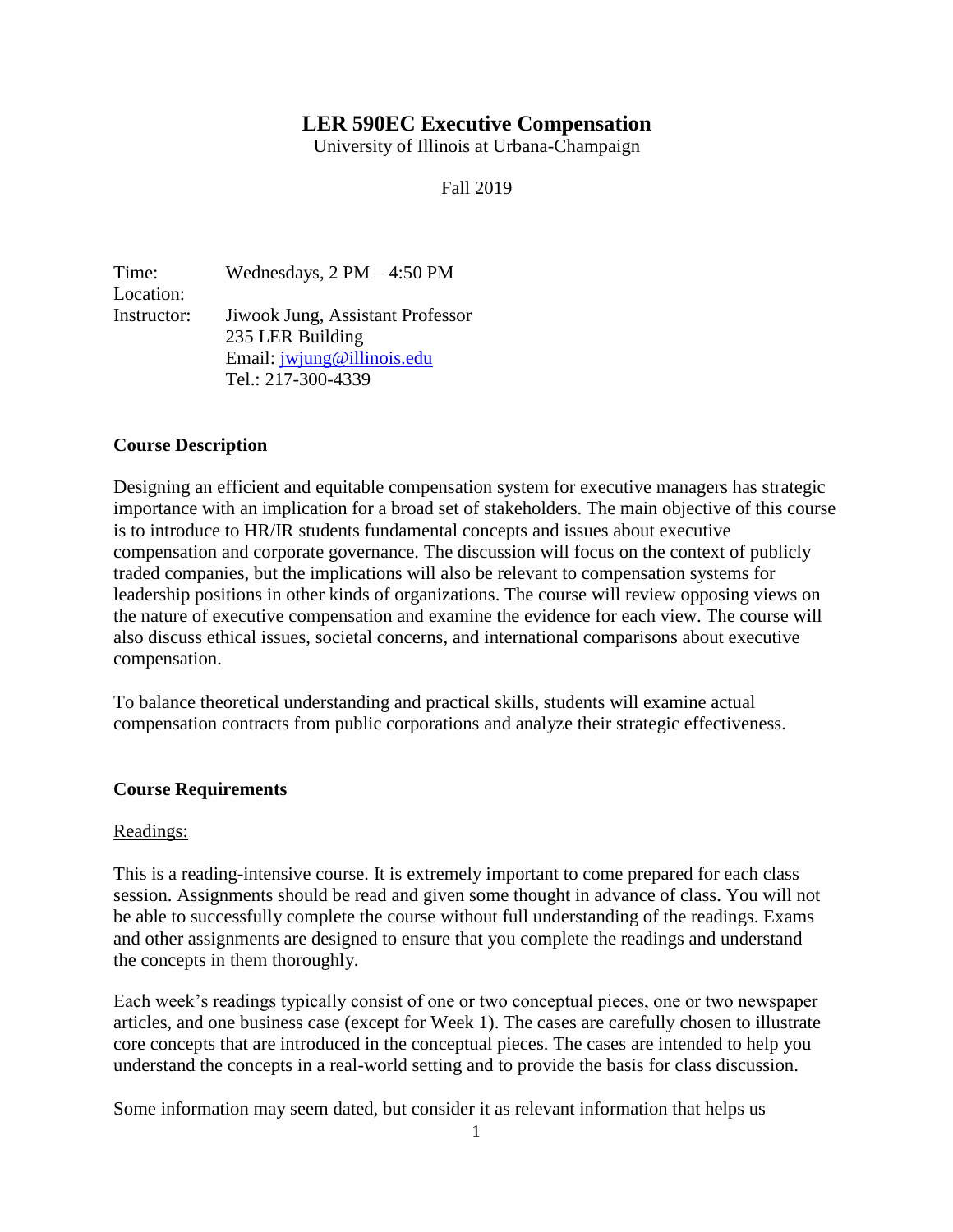understand historical background of the organization. The cases are not intended to provide upto-date information about the companies or regulatory policies. Keep in mind that our goal is to learn the underlying concepts rather than to know more about the specific companies featured in the cases.

#### Attendance and Participation:

Attendance is required at all class sessions. Attendance includes arriving on time and remaining until the end of the session. If you know ahead of time that you cannot attend class due to illness or civic duty (court appearance, jury duty, etc.), please notify the instructor immediately. Each student is allowed to miss no more than **TWO** classes in the semester. In addition, active student participation is essential to successful class sessions. Your ability to contribute comments that are relevant and insightful is highly valued in this course. You will be coldcalled to contribute to the class discussion (**10 percent** of the total grade).

#### Group Case Discussion and Summary:

Every week, there will be group discussion about a selected business case and related discussion questions. To facilitate constructive and meaningful discussion, each group will be asked to provide a short summary of discussion by the end of each class. After group discussion is done, each group will be given 20 minutes to summarize their discussion and highlight main conclusions, and submit the summary via **Compass**. Grading of discussion summary will be done on a **three-point scale—fail, pass (good), and pass (very good).** 

After the first class of the semester, the instructor will assign students to discussion groups of 3-4 students. Students will work with the group members throughout the semester for case discussion and the final group project. Group assignment will be done in a way to maximize diversity of group members.

## Mid-term Examination:

The exam will be at **2:00 PM - 4:50 PM** on **October 23, 2019**. The exam will cover all topics of the first half of the course. It will be open book, open notes. **The exam will be administered through the course website (compass 2g) during the class meeting in the classroom**. So you need to bring your laptop to do the test. Detailed guidelines for the exam will be provided in class. The exam will be worth **30 percent** of the total grade.

## Group Project: Final Paper and Presentation

The purpose of this group project is to give students an opportunity to apply their knowledge about executive compensation to a real-world example. Each group will conduct research on CEO compensation practices of a company they choose from the lists of Fortune 500 or Global Fortune 500 companies, using the company's annual reports and proxy statements over the last several years. Then, based on their research, students will decide how effective the company's executive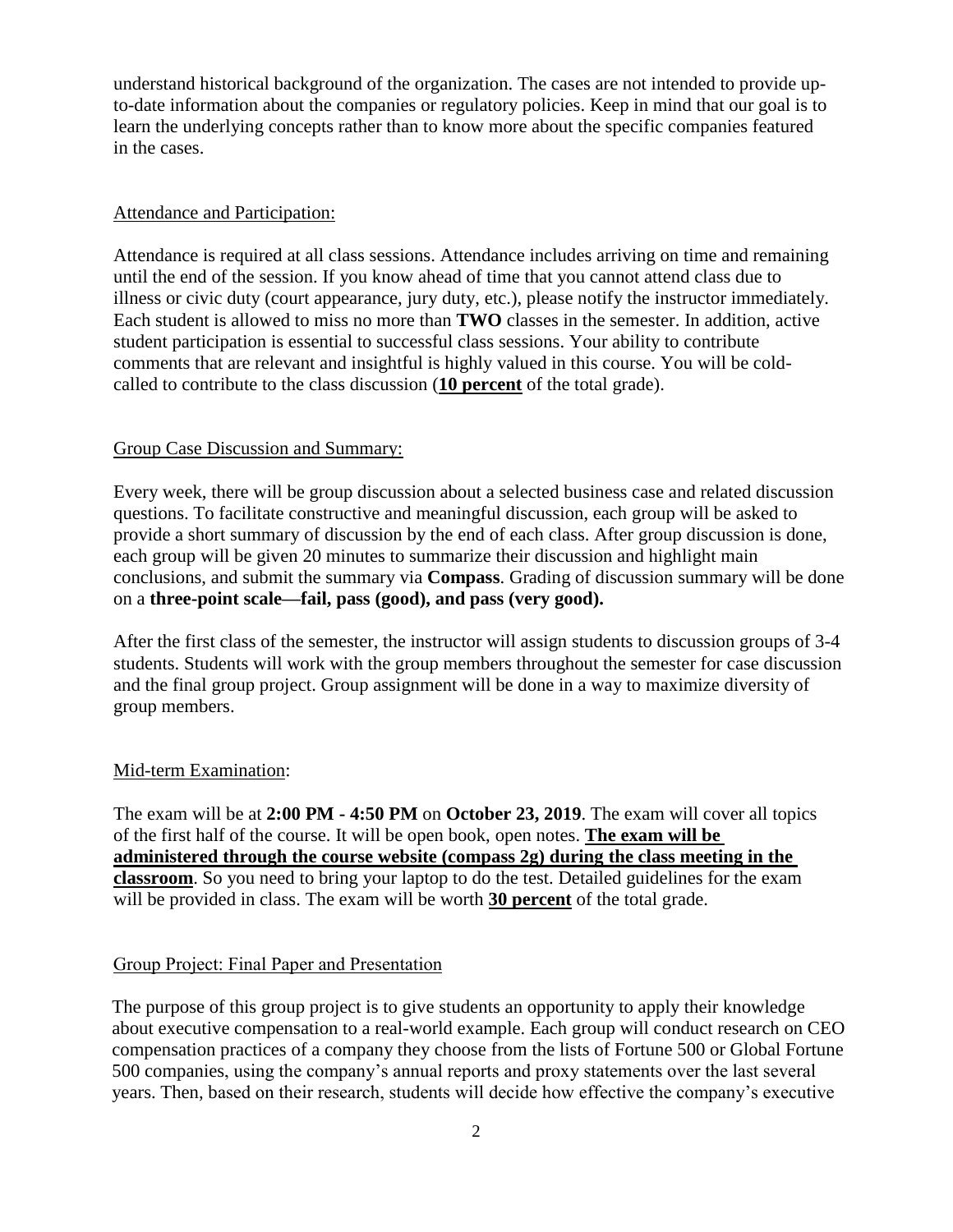compensation is and whether there are critical issues. In the last part, students will provide a set of recommendations so that the company can improve its executive compensation design and practices. **Preliminary outline** of the group project is due on **November 13, 2019, Wednesday at 2 pm**. The **group project report** is due on **December 11, Wednesday by 5 pm**. More details about the report will be provided after the Spring break.

In addition to the final report, there will be group presentations in Week 14 (April 18).

## **Course Materials**

- 1. **Compass**. Some readings in PDF are available on the Illinois Compass 2g website for this course. See the section "Course Website" below for more information.
- 2. **Harvard Business Publishing website**. All cases are available for purchase on the Harvard Business Publishing website at: [https://hbr.org/store/case-studies.](https://hbr.org/store/case-studies)

On the course schedule below, each reading has its source noted in the brackets (e.g., **[Compass]**). You do not need to purchase any textbook for this course.

### **Evaluation**

|                                | $\%$    |
|--------------------------------|---------|
| Attendance and Participation   | 10%     |
| Case Discussion and Summary    | 20%     |
| Mid-Term Exam                  | 30%     |
| Final Group Paper/Presentation | 30%/10% |
|                                |         |
| Total                          | $100\%$ |

#### **Calculation of Course Grades**

The final letter grade will be "generally" based on the following scale:

| <b>LETTER GRADE</b> | <b>TOTAL SCORE</b> |
|---------------------|--------------------|
| Α                   | 100-94             |
| A-                  | 93-87              |
| $B+$                | 86-80              |
| B                   | 79-70              |
| $B-$                | 71-74              |
| $C+$                | 63-55              |
| $\mathsf{C}$        | 54-46              |
| $C-$                | 45-37              |
| D+                  | 36-28              |
|                     | $27 -$             |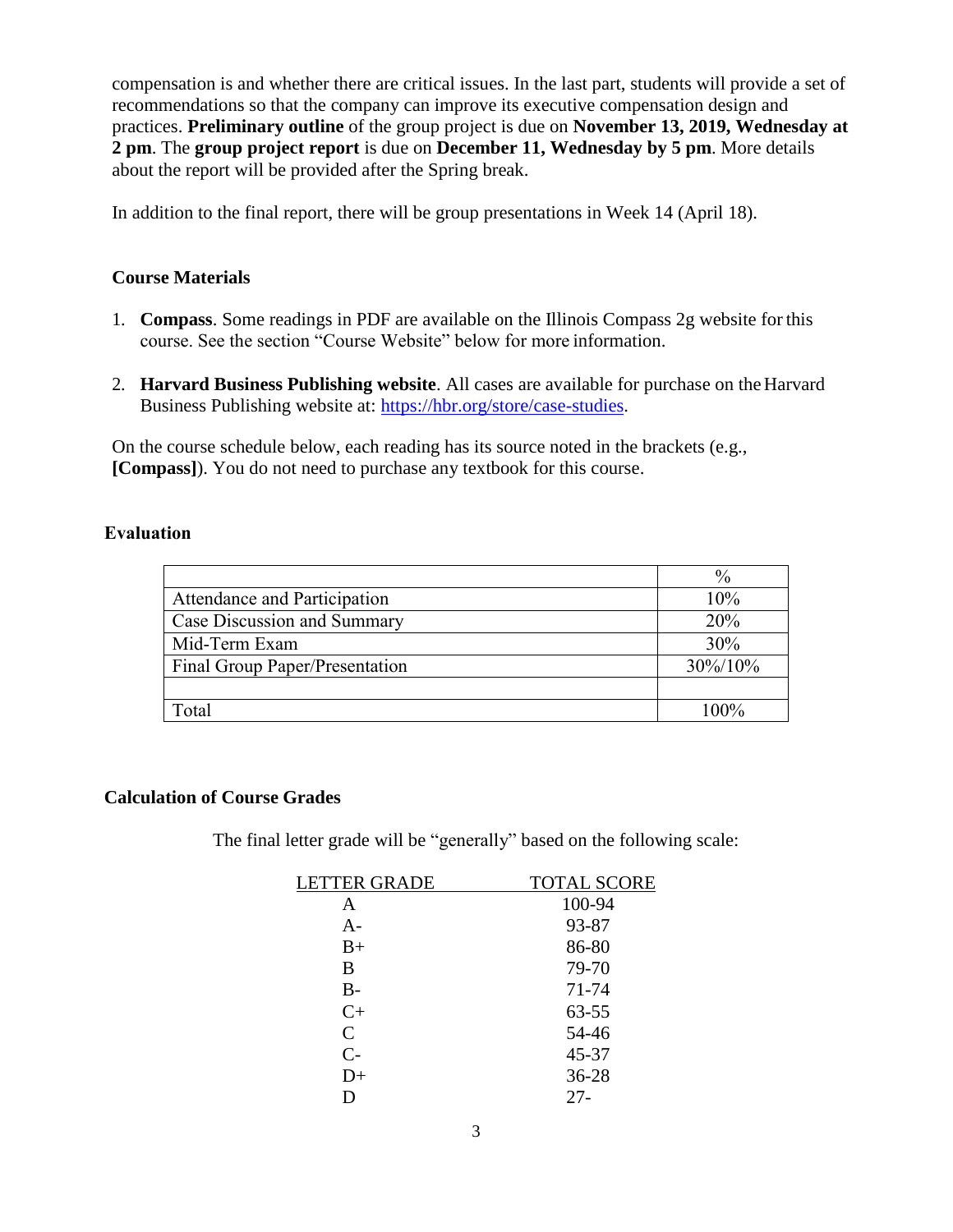## **Course Website**

A website for this course (LER 590EC) is set up at Illinois Compass 2g at [https://compass2g.illinois.edu/.](https://compass2g.illinois.edu/) Required readings, PowerPoint slides, case memo questions, and useful resources will be posted there. Please check frequently for updates. When the level of class attendance declines, the instructor may reduce the amount of information contained in the PowerPoint slides posted on Compass in order to encourage attendance.

## **Academic Integrity**

In order to maintain a vigorous and healthy learning environment in the classroom, it is critical that no member of the class engage in or tolerate academic fraud, such as cheating or plagiarism. We believe strongly in giving certain liberties to students, and in return we expect honest and honorable conduct, including compliance with the University of Illinois' Student Code (see [http://admin.illinois.edu/policy/code f](http://admin.illinois.edu/policy/code)or details).

Since our reading materials and discussion topics include examples from well-known companies, it is often the case that relevant information can be found in the sources other than designated course materials (for example, the Internet, magazines, newspaper, etc.). Whereas referring to external sources is fine and encouraged, it may be tempting to use or copy information from such sources in your course assignment *without proper acknowledgement of the sources*. Such action is considered **plagiarism** and strictly prohibited. Brief guidelines about what constitutes plagiarism and how to avoid it will be provided during the class, but it is ultimately the students' responsibility to educate themselves about the risk of plagiarism and avoid committing it. Carefully review the University policy governing academic integrity and plagiarism, including the Student Code Article 1, Part 4, §1-402 "Infractions of Academic Integrity" [\(http://admin.illinois.edu/policy/code/article1\\_part4\\_1-402.html\)](http://admin.illinois.edu/policy/code/article1_part4_1-402.html). Not knowing the policy is not an excuse.

This policy applies to **all** written assignments of this course, including case memos and exam answers. Any incidence of plagiarism will be handled according to the official University policies and reported to the University administration.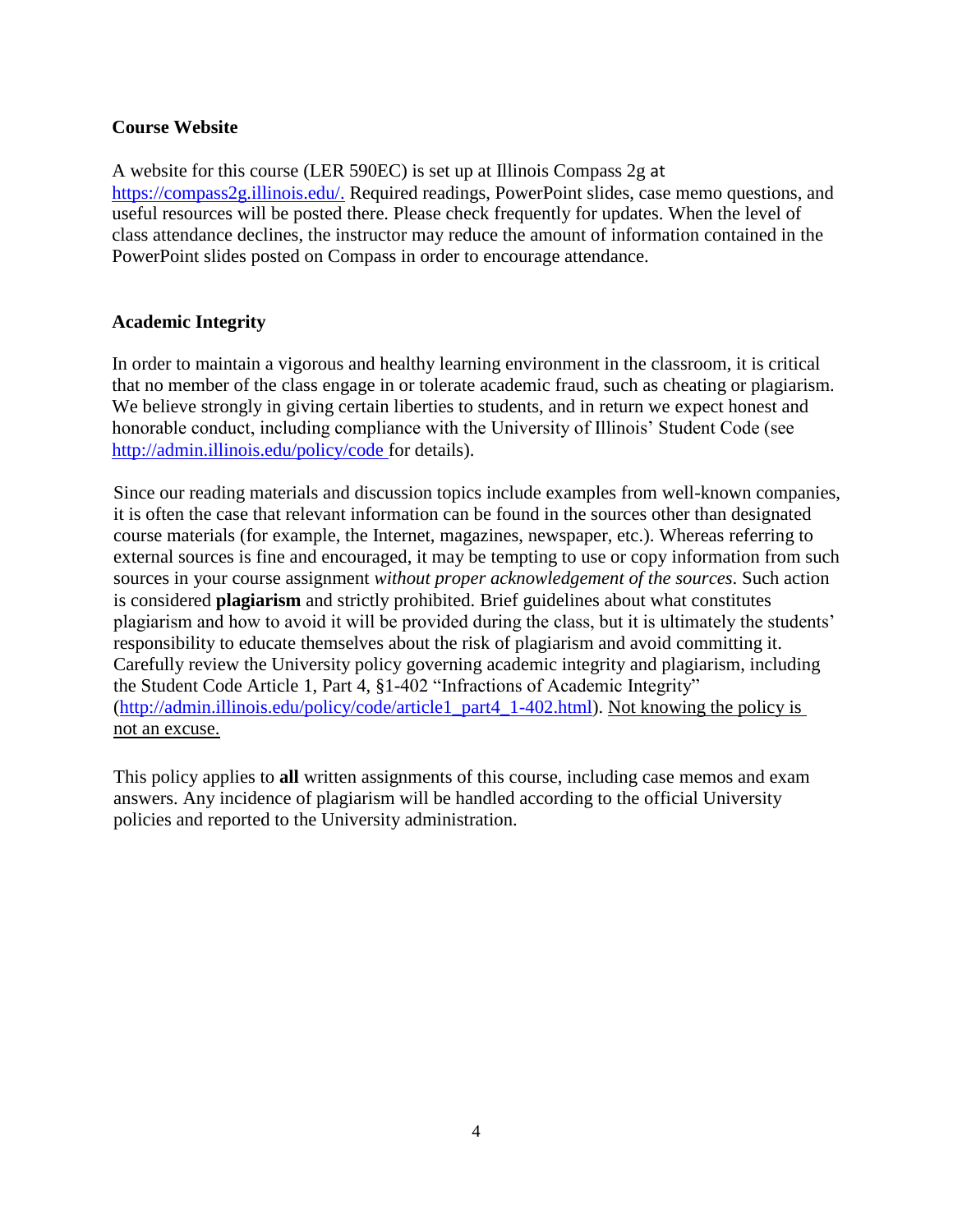# **Course Schedule**

## **Week 1 (August 28): Introduction**

## **Week 2 (September 4): Corporate Governance**

- Margaret M. Blair. 1995. Ownership and Control. Washington, DC: Brookings Institution. Chapter 2, pp.17-76 (skip pp.33-44, sections "More on the role of debt and equity," "The mix of debt and equity matters," and "How real is the distinction between debt and equity.") **[Compass]**
- Case: "Apple: Corporate Governance and Stock Buyback." Haskayne School of Business, Case #W14736.

## **Week 3 (September 11): CEO Labor Market**

- Rakesh Khurana. 2002. Searching for a Corporate Savior: The Irrational Quest for Charismatic CEOs. Princeton, NJ: Princeton University Press. Chapters 2 and 3, pp. 20-80.
- Case: Rakesh Khurana. 2002. Chapter 1 ("Everyone Knew He Was Brilliant: The Wooing of Jamie Dimon"), pp. 1-19.

## **Week 4 (September 18): A Primer on Executive Compensation**

- Kevin J. Murphy. 1999. "2.3. The components of CEO pay," "2.4. Who sets CEO pay?" from Handbook of Labor Economics, Vol. 3, edited by O. Ashenfelter and D. Card, Elsevier: New York, pp. 2497-2518. **[Compass]**
- James B. Stewart. 2017. Metaphor for G.E.'s Ills: A Corporate Jet with No Passengers. New York Times, November 2, 2017 **[Compass]**
- Case: "CEO Compensation at GE: A Decade with Jeff Immelt" Harvard Business School, Case #9-112-003.

## **Week 5 (September 25): Stock Options and Long-Term Incentive Pay**

- Randall A. Heron, Erik Lie,  $&$  Tod Perry. 2007. On the use (and abuse) of stock option grants. Financial Analysts Journal, 63(3): 17-27. **[Compass]**
- Mark Maremont and Charles Forelle. 2006. Bosses' pay: How stock options became part of the problem. Wall Street Journal, December 27, 2006. **[Compass]**
- Case: "Executive Compensation at Nabors Industries: Too Much, Too Little, or Just Right?" Stanford Graduate School of Business Case: CG-5.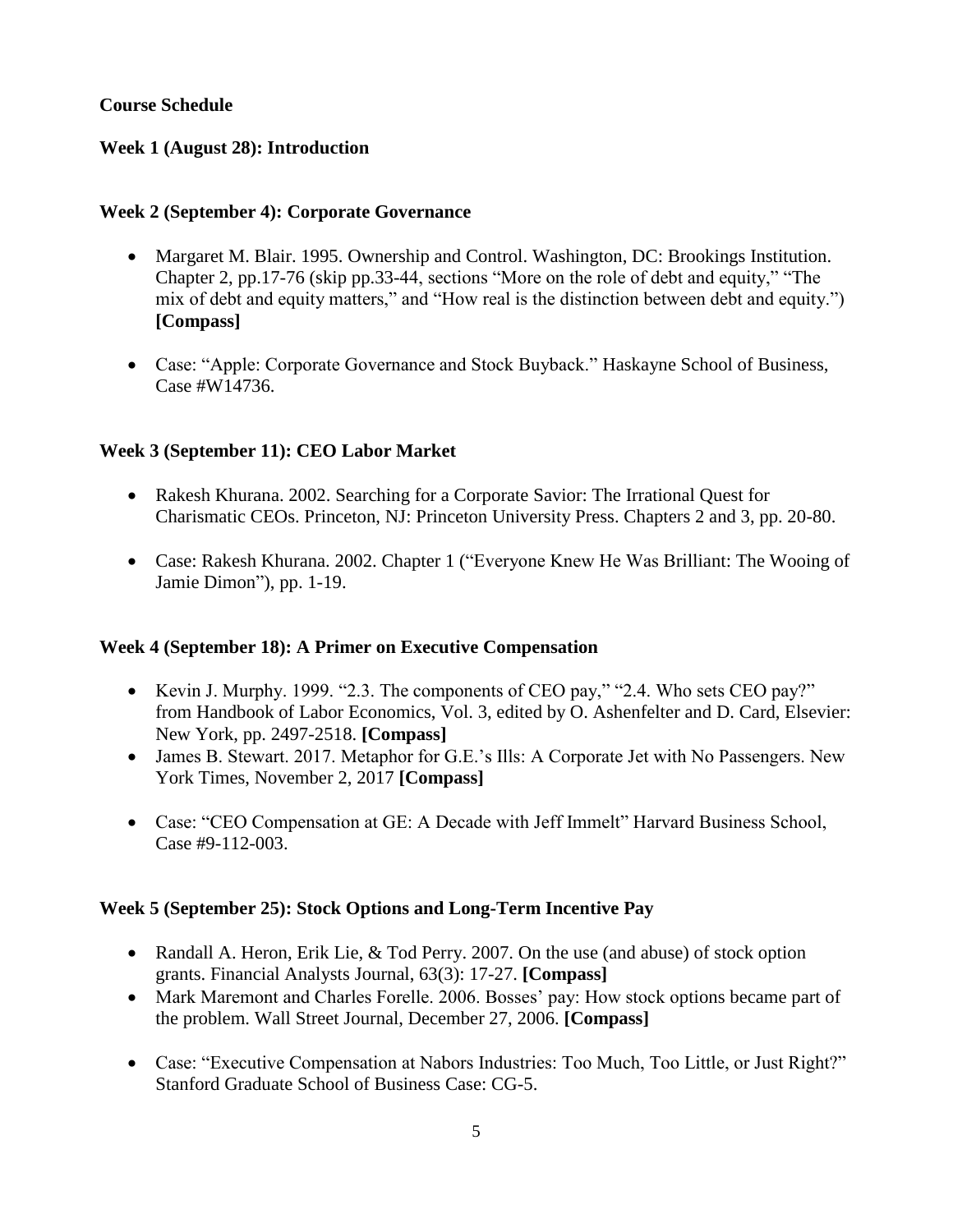# **Week 6 (October 2): The Dark Side of Stock Options**

- Wm Gerard Sanders and Donald C. Hambrick. 2007. Swinging for the Fences: The Effects of CEO Stock Options on Company Risk Taking and Performance. Academy of Management Journal 50(5):1055-78. **[Compass]**
- Natasha Burns and Simi Kedia. 2006. The Impact of Performance-Based Compensation on Misreporting. Journal of Financial Economics 79(1):35-67. **[Compass]**
- Case: "Al Dunlap at Sunbeam." Harvard Business School, Case #9-899-218.

# **Week 7 (October 9): Pay for Performance**

- Michael C. Jensen and Kevin J. Murphy. 1990 [2010]. CEO incentives: It's not how much you pay, but how. Harvard Business Review, May- June, pp.3-18 (Reprinted in 2010 in the Journal of Applied Corporate Finance, 22(1): 64-76). **[Compass]**
- Lucian Bebchuk and Jesse Fried. 2004. Pay Without Performance: The Unfulfilled Promise of Executive Compensation. Cambridge, MA: Harvard University Press. Chapter 1, pp.15- 22. **[Compass]**
- Case: "General Dynamics: Compensation and Strategy (A)" Harvard Business School, Case #9-494-048.

# **Week 8 (October 16): Psychological and Political Factors**

- Lucian Bebchuk and Jesse Fried. 2004. Pay Without Performance: The Unfulfilled Promise of Executive Compensation. Cambridge, MA: Harvard University Press. Chapter 2, pp.23- 44; Chapters 5-6, pp.61-86. **[Compass]**
- Peter Whoriskey. 2011. Cozy relationships and 'peer benchmarking' send CEOs' pay soaring. Washington Post, October 3, 2011. **[Compass]**
- Case: "AFL-CIO: Office of Investment and Home Depot." Harvard Business School, Case #9-407-097.

# **Week 9 (October 23): Mid-Term Exam**

# **Week 10 (October 30): Did Wall Street's Bonus Culture Cause the Global Financial Crisis of 2008?**

- Money, Power, and Wall Street, PBS Documentary available at [https://www.pbs.org/wgbh/frontline/film/money-power-wall-street/#video-4.](https://www.pbs.org/wgbh/frontline/film/money-power-wall-street/#video-4)
- Case: "Banking on Change: Aligning Culture and Compensation at Morgan Stanley." Harvard Business School, Case #9-917-402.